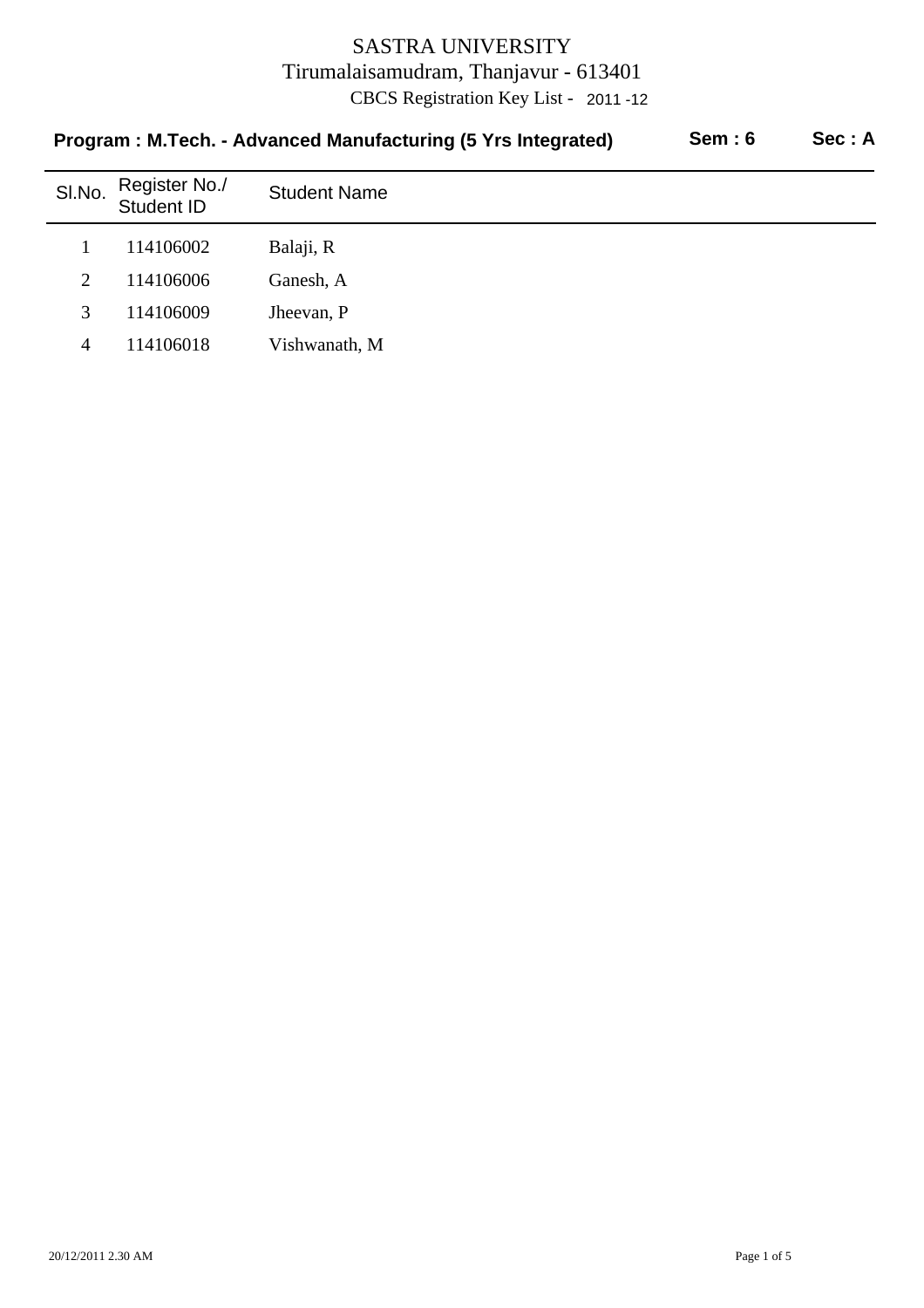|                       | Program: M.Tech. - Advanced Manufacturing (5 Yrs Integrated) | Sem:6               | Sec : B |  |
|-----------------------|--------------------------------------------------------------|---------------------|---------|--|
| SI.No.                | Register No./<br>Student ID                                  | <b>Student Name</b> |         |  |
|                       | 114106007                                                    | Grandhi Srinivasulu |         |  |
| $\mathcal{D}_{\cdot}$ | 114106012                                                    | Parthasarathy, P    |         |  |
|                       | 114106013                                                    | Pasupula Harish     |         |  |
|                       |                                                              |                     |         |  |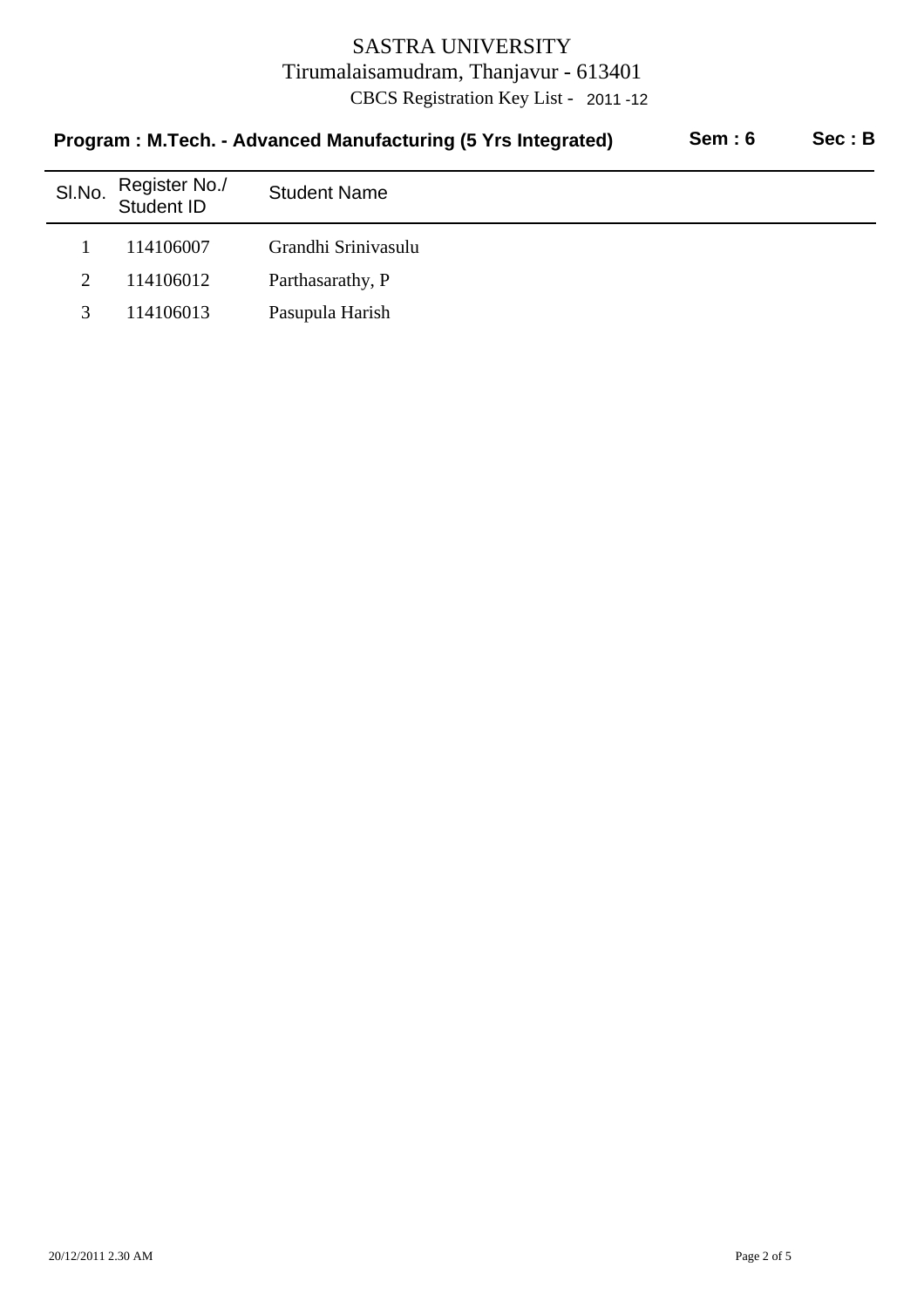| Sem: 6<br>Program: M.Tech. - Advanced Manufacturing (5 Yrs Integrated) |                                    |                     |  | Sec: C |
|------------------------------------------------------------------------|------------------------------------|---------------------|--|--------|
| SI.No.                                                                 | Register No./<br><b>Student ID</b> | <b>Student Name</b> |  |        |
|                                                                        | 114106001                          | Ajaykumar, K S      |  |        |
| $\overline{2}$                                                         | 114106016                          | Sravanesh, R        |  |        |
| 3                                                                      | 114106017                          | Subash, A VR        |  |        |
| 4                                                                      | 114106020                          | Yogesh Ram, RM      |  |        |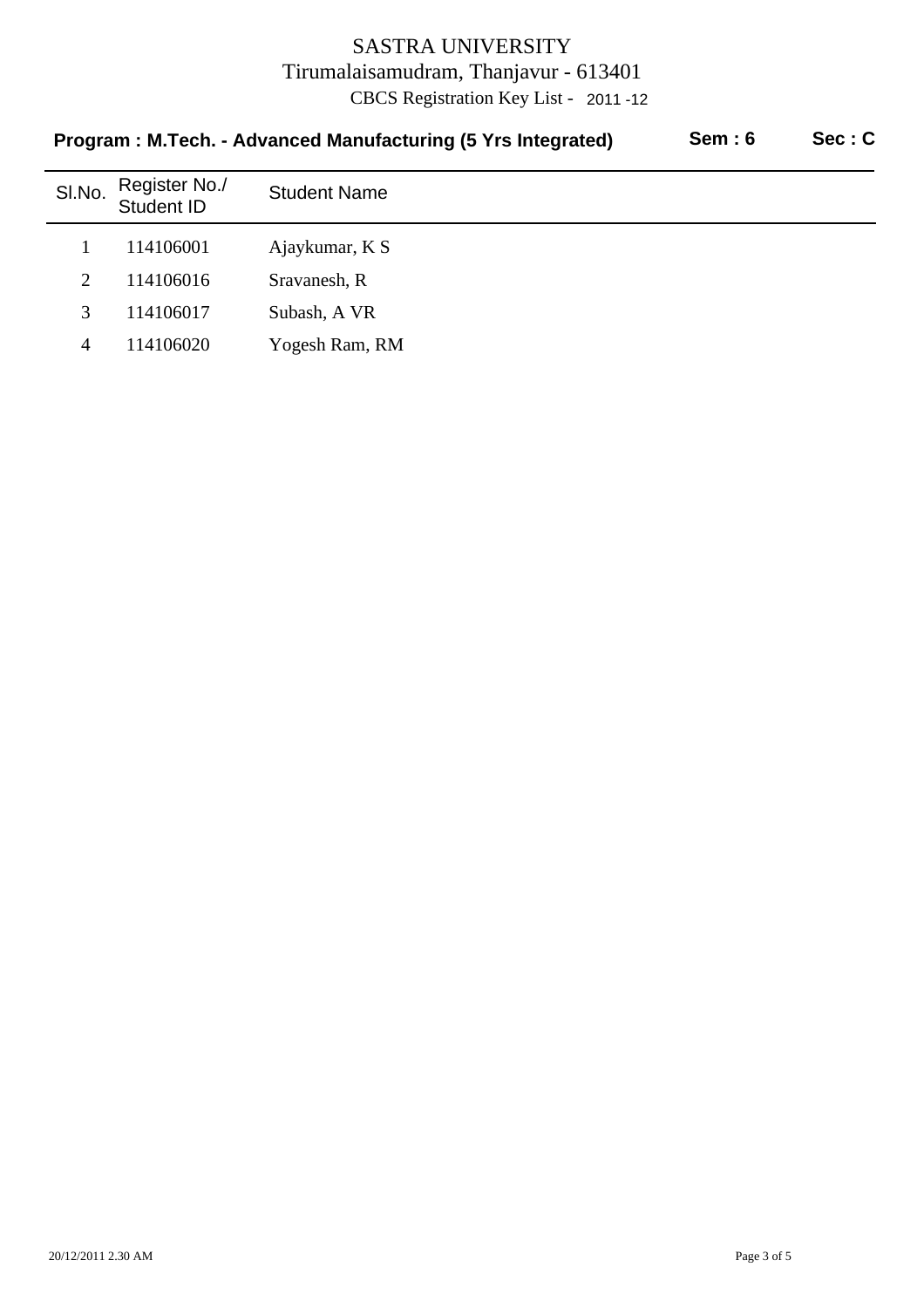| Program: M.Tech. - Advanced Manufacturing (5 Yrs Integrated) | Sem: 6                      | Sec: D              |  |  |
|--------------------------------------------------------------|-----------------------------|---------------------|--|--|
| SI.No.                                                       | Register No./<br>Student ID | <b>Student Name</b> |  |  |
|                                                              | 114106004                   | Bhuwanessh, R VE    |  |  |
| 2                                                            | 114106008                   | Harinarayanan, T M  |  |  |
| 3                                                            | 114106011                   | Manojkumar, C       |  |  |
| 4                                                            | 114106019                   | Vivek Chander, S.   |  |  |